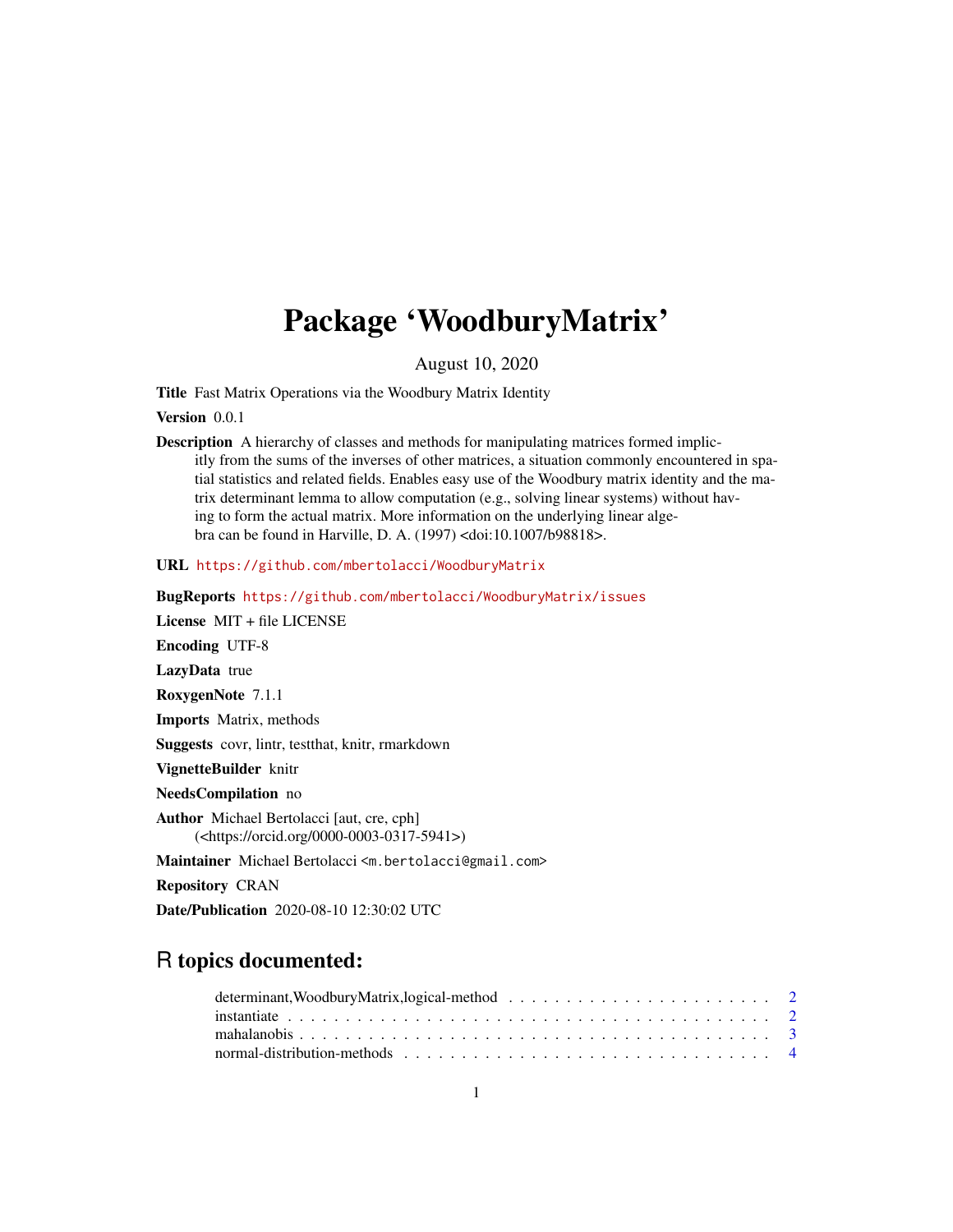#### <span id="page-1-0"></span> $2 \times 2$

| Index |  |  |  |  |  |  |  |  |  |  |  |  |  |  |  |  |  |  |
|-------|--|--|--|--|--|--|--|--|--|--|--|--|--|--|--|--|--|--|

determinant,WoodburyMatrix,logical-method *Calculate the determinant of a WoodburyMatrix object*

# Description

Calculates the (log) determinant of a [WoodburyMatrix](#page-7-1) using the matrix determinant lemma.

# Usage

## S4 method for signature 'WoodburyMatrix,logical' determinant(x, logarithm)

#### Arguments

|           | A object that is a subclass of WoodburyMatrix                     |
|-----------|-------------------------------------------------------------------|
| logarithm | Logical indicating whether to return the logarithm of the matrix. |

#### Value

Same as [base::determinant.](#page-0-0)

#### See Also

[base::determinant](#page-0-0)

<span id="page-1-1"></span>instantiate *Instantiate a matrix*

#### Description

This is a generic to represent direct instantiation of an implicitly defined matrix. In general this is a bad idea, because it removes the whole purpose of using an implicit representation.

#### Usage

```
instantiate(x)
## S4 method for signature 'GWoodburyMatrix'
instantiate(x)
## S4 method for signature 'SWoodburyMatrix'
instantiate(x)
```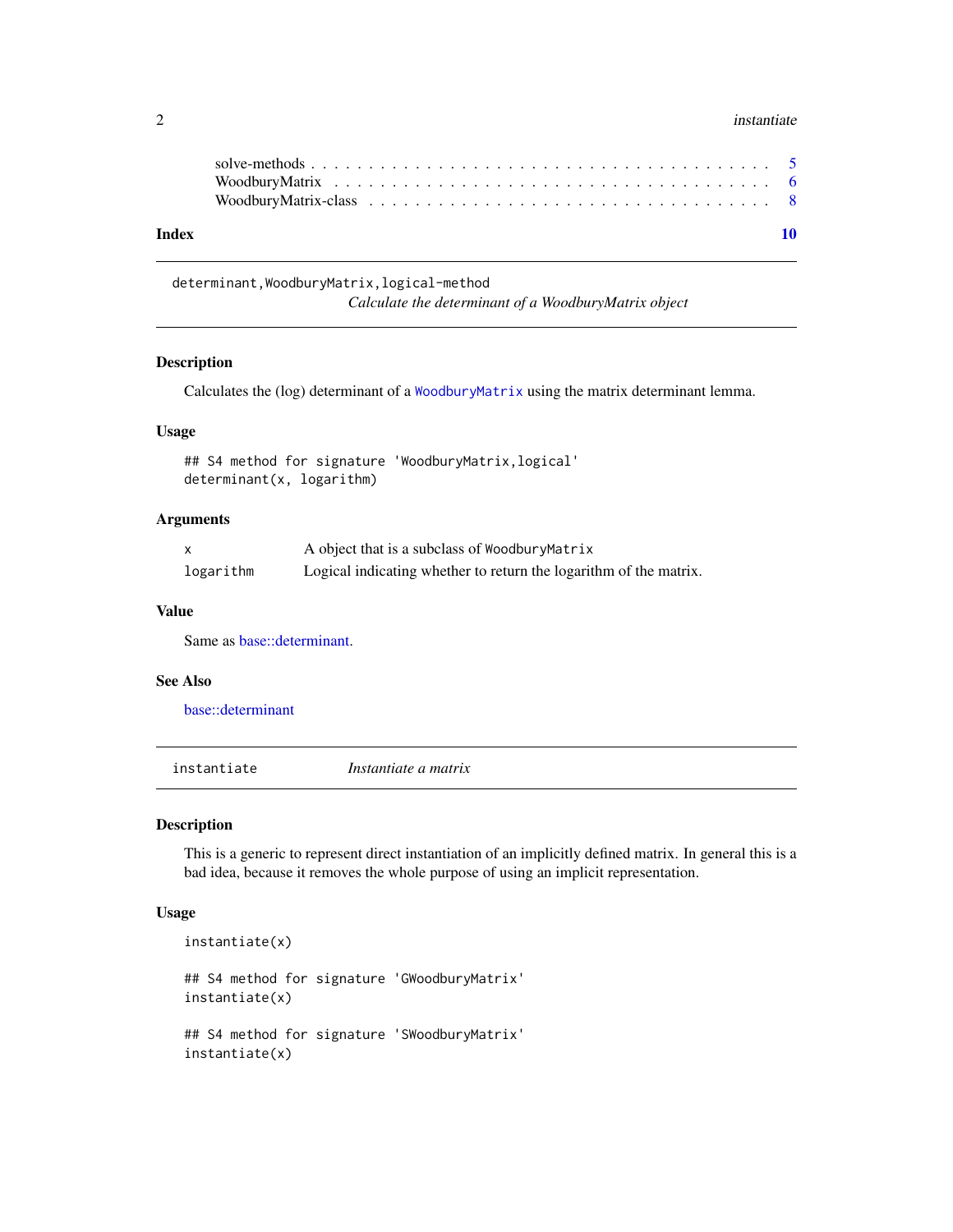#### <span id="page-2-0"></span>mahalanobis 3

#### Arguments

x Implicit matrix to directly instantiate.

#### Value

The directly instantiated matrix.

# Functions

- instantiate,GWoodburyMatrix-method: Method for general matrices.
- instantiate,SWoodburyMatrix-method: Method for symmetric matrices.

# See Also

[WoodburyMatrix,](#page-5-1) [WoodburyMatrix](#page-7-1)

<span id="page-2-1"></span>

mahalanobis *Mahalanobis distance*

# Description

Generic for computing the squared Mahalanobis distance.

#### Usage

```
mahalanobis(x, center, cov, inverted = FALSE, ...)
```

```
## S4 method for signature 'ANY,ANY,SWoodburyMatrix'
mahalanobis(x, center, cov, inverted = FALSE, ...)
```
#### Arguments

| $\mathsf{x}$ | Numeric vector or matrix                                                                  |
|--------------|-------------------------------------------------------------------------------------------|
| center       | Numeric vector representing the mean; if omitted, defaults to zero mean                   |
| COV          | Covariance matrix                                                                         |
| inverted     | Whether to treat cov as a precision matrix; must be FALSE for SWoodburyMatrix<br>objects. |
| $\cdots$     | Passed to the Cholesky function.                                                          |

# Methods (by class)

• x = ANY,center = ANY,cov = SWoodburyMatrix: Use the Woodbury matrix identity to compute the squared Mahalanobis distance with the implicit matrix as the covariance.

# See Also

[mahalanobis](#page-2-1)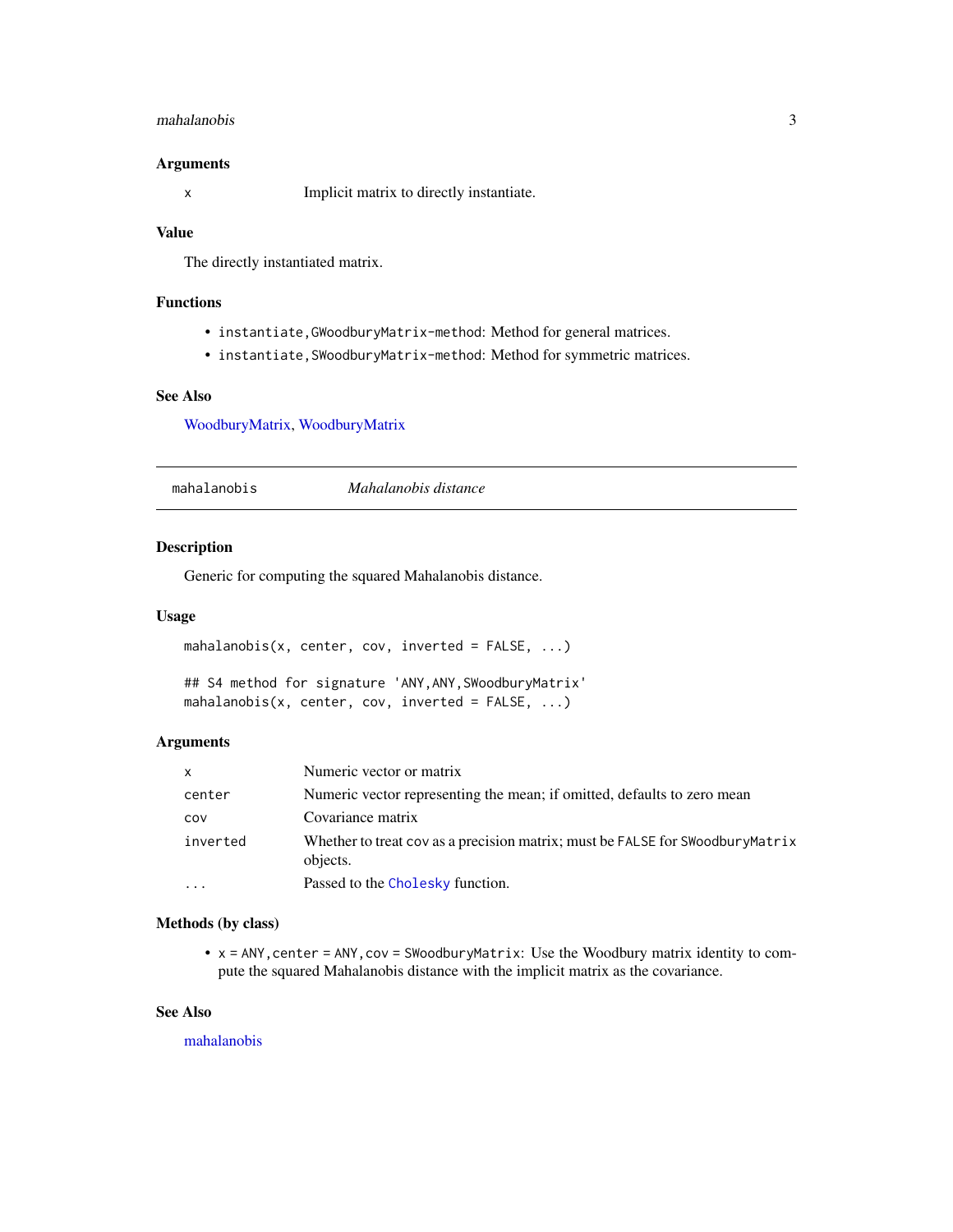```
normal-distribution-methods
```
*Normal distribution methods for* SWoodburyMatrix *objects*

# Description

Draw samples and compute density functions for the multivariate normal distribution with an SWoodburyMatrix object as its covariance matrix.

# Usage

```
dwnorm(x, mean, covariance, log = FALSE)
rwnorm(n, mean, covariance)
```
# Arguments

| x          | A numeric vector or matrix.                                                                              |
|------------|----------------------------------------------------------------------------------------------------------|
| mean       | Optional mean vector; defaults to zero mean.                                                             |
| covariance | WoodburyMatrix object.                                                                                   |
| log        | Logical indicating whether to return log of density.                                                     |
| n          | Number of samples to return. If $n = 1$ , returns a vector, otherwise returns an n<br>by nrow(W) matrix. |

# Functions

- dwnorm: Compute the density of the distribution
- rwnorm: Draw samples from the distribution

# See Also

[WoodburyMatrix](#page-5-1)

# Examples

```
library(Matrix)
# Trivial example with diagonal covariance matrices
W <- WoodburyMatrix(Diagonal(10), Diagonal(10))
x \leq -rwnorm(10, covariance = W)
print(dwnorm(x, covariance = W, log = TRUE))
```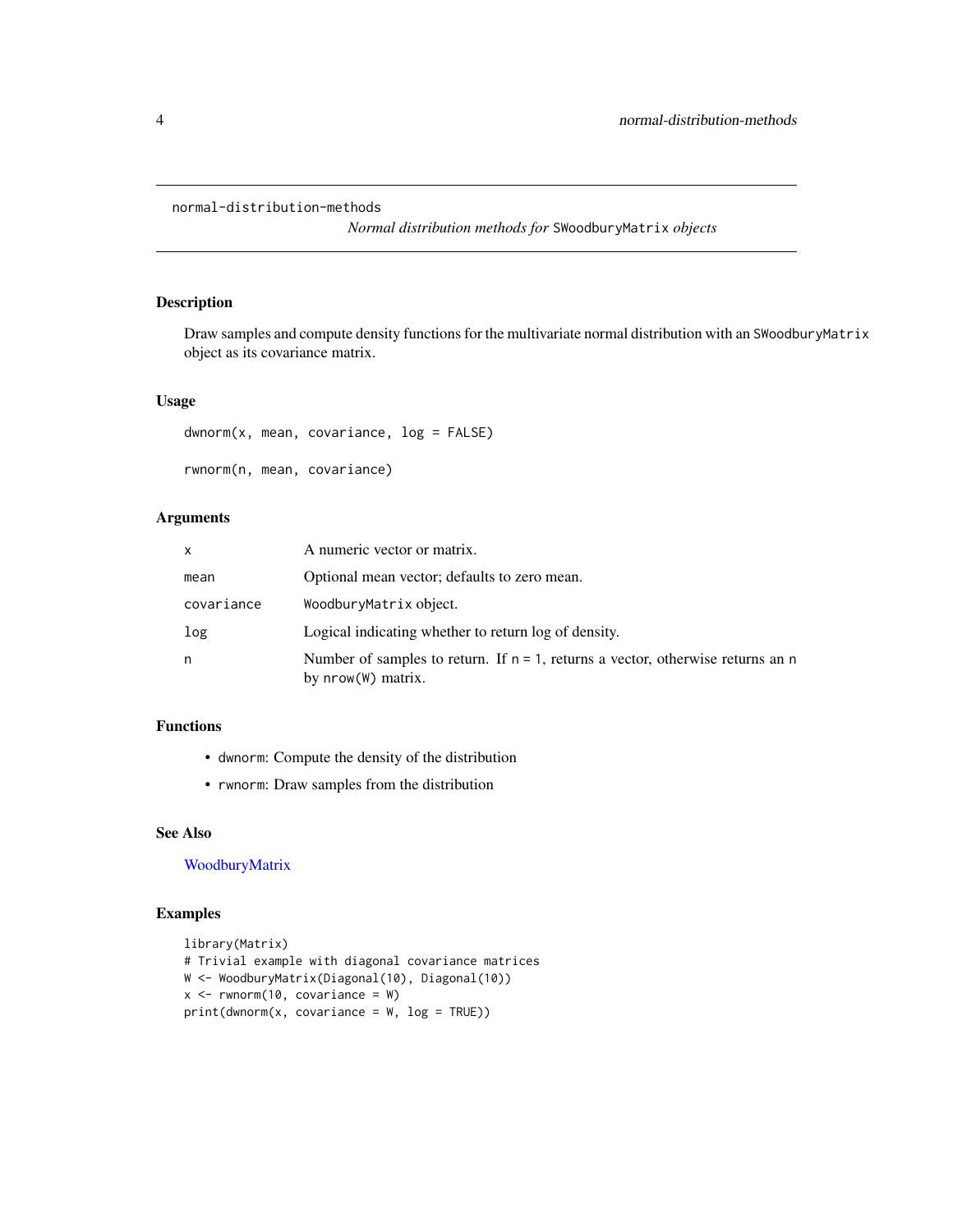<span id="page-4-0"></span>

#### <span id="page-4-1"></span>**Description**

Methods based on [solve](#page-4-1) to solve a linear system of equations involving [WoodburyMatrix](#page-7-1) objects. These methods take advantage of the Woodbury matrix identity and therefore can be much more time and memory efficient than forming the matrix directly.

Calling this function while omitting the b argument returns the inverse of a. This is NOT recommended, since it removes any benefit from using an implicit representation of a.

# Usage

```
## S4 method for signature 'GWoodburyMatrix,missing'
solve(a)
## S4 method for signature 'GWoodburyMatrix,ANY'
solve(a, b)
## S4 method for signature 'SWoodburyMatrix,missing'
solve(a)
## S4 method for signature 'SWoodburyMatrix,ANY'
solve(a, b)
```
#### Arguments

| a | WoodburyMatrix object.                                                           |
|---|----------------------------------------------------------------------------------|
|   | Matrix, vector, or similar (needs to be compatible with the submatrices a QA and |
|   | a@V or a@X that define the WoodburyMatrix).                                      |

# Value

The solution to the linear system, or the inverse of the matrix. The class of the return value will be a subclass of [Matrix](#page-0-0), with the specific subclass determined by a and b.

# Functions

- solve,GWoodburyMatrix,missing-method: Invert the matrix
- solve,GWoodburyMatrix,ANY-method: Solve the linear system
- solve,SWoodburyMatrix,missing-method: Invert the symmetric matrix
- solve,SWoodburyMatrix,ANY-method: Solve the linear system

#### See Also

[WoodburyMatrix,](#page-5-1) [WoodburyMatrix](#page-7-1)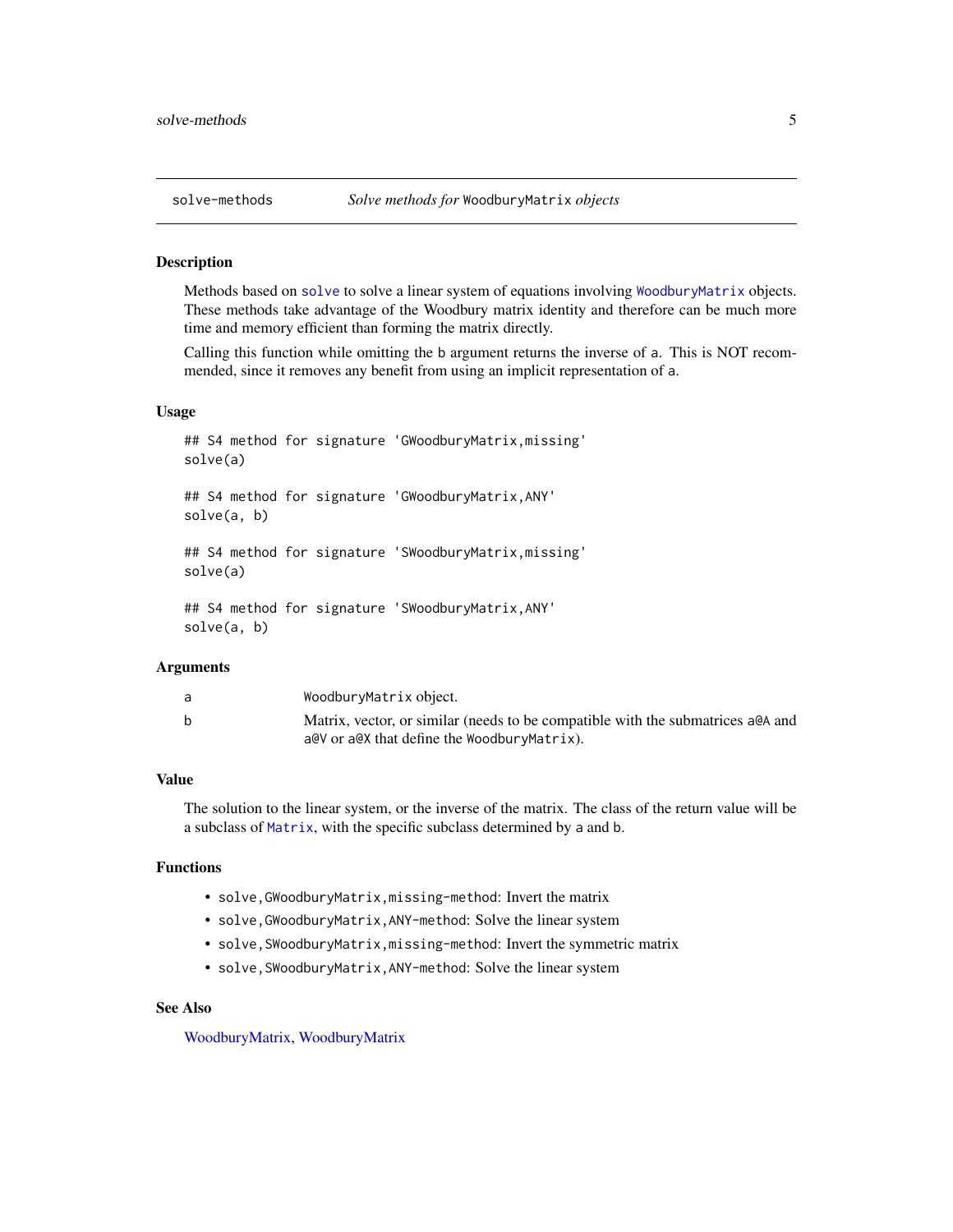<span id="page-5-1"></span><span id="page-5-0"></span>

# Description

Creates an implicitly defined matrix representing the equation

 $A^{-1} + U B^{-1} V$ ,

where  $A, U, B$  and  $V$  are n x n, n x p, p x p and p x n matrices, respectively. A symmetric special case is also possible with

 $A^{-1} + XB^{-1}X',$ 

where X is n x p and A and B are additionally symmetric. The available methods are described in [WoodburyMatrix-class](#page-7-1) and in [solve.](#page-4-1) Multiple B / U / V / X matrices are also supported; see below

#### Usage

WoodburyMatrix(A, B, U, V, X, O, symmetric)

#### Arguments

| $\overline{A}$ | Matrix $A$ in the definition above.                                                                                                                                                                         |
|----------------|-------------------------------------------------------------------------------------------------------------------------------------------------------------------------------------------------------------|
| B              | Matrix $B$ in the definition above, or list of matrices.                                                                                                                                                    |
| U              | Matrix $U$ in the definition above, or list of matrices. Defaults to a diagonal<br>matrix/matrices.                                                                                                         |
| V              | Matrix $V$ in the definition above, or list of matrices. Defaults to a diagonal<br>matrix/matrices.                                                                                                         |
| X              | Matrix $X$ in the definition above, or list of matrices. Defaults to a diagonal<br>matrix/matrices.                                                                                                         |
| $\Omega$       | Optional, precomputed value of $O$ , as defined above. THIS IS NOT CHECKED<br>FOR CORRECTNESS, and this argument is only provided for advanced users<br>who have precomputed the matrix for other purposes. |
| symmetric      | Logical value, whether to create a symmetric or general matrix. See Details<br>section for more information.                                                                                                |

#### Details

The benefit of using an implicit representation is that the inverse of this matrix can be efficiently calculated via

 $A - A U O^{-1} V A$ 

where  $O = B + VAU$ , and its determinant by

 $det(O)det(A)^{-1}det(B)^{-1}.$ 

These relationships are often called the Woodbury matrix identity and the matrix determinant lemma, respectively. If A and B are sparse or otherwise easy to deal with, and/or when  $p < n$ ,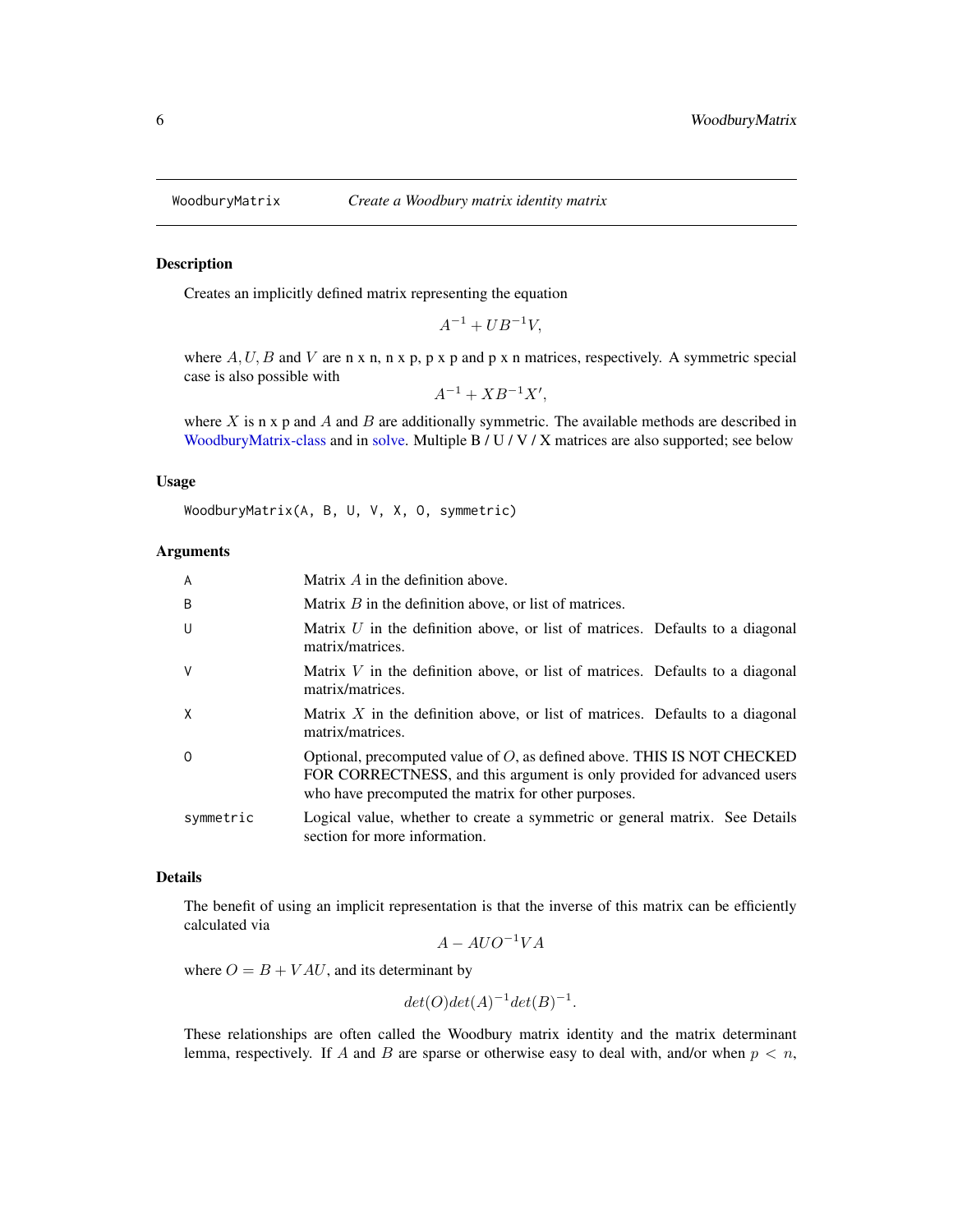# <span id="page-6-0"></span>WoodburyMatrix 7

manipulating the matrices via these relationships rather than forming  $W$  directly can have huge advantageous because it avoids having to create the (typically dense) matrix

$$
A^{-1} + U B^{-1} V
$$

directly.

# Value

A [GWoodburyMatrix](#page-7-2) object for a non-symmetric matrix, [SWoodburyMatrix](#page-7-2) for a symmetric matrix.

#### Symmetric form

Where applicable, it's worth using the symmetric form of the matrix. This takes advantage of the symmetry where possible to speed up operations, takes less memory, and sometimes has numerical benefits. This function will create the symmetric form in the following circumstances:

- symmetry = TRUE; or
- the argument X is provided; or
- A and B are symmetric (according to [isSymmetric](#page-0-0)) and the arguments U and V are NOT provided.

# Multiple B matrices

A more general form allows for multiple B matrices:

$$
A^{-1} + \sum_{i=1}^{n} U_i B_i^{-1} V_i,
$$

and analogously for the symmetric form. You can use this form by providing a list of matrices as the B (or U, V or X) arguments. Internally, this is implemented by converting to the standard form by letting  $B = bdiag(...the B matrices...), U = cbind(...the U matrices...), and so on.$ 

The B, U, V and X values are recycled to the length of the longest list, so you can, for instance, provide multiple B matrices but only one U matrix (and vice-versa).

#### References

More information on the underlying linear algebra can be found in Harville, D. A. (1997) <doi:10.1007/b98818>.

#### See Also

[WoodburyMatrix,](#page-7-1) [solve,](#page-4-1) [instantiate](#page-1-1)

# Examples

```
library(Matrix)
# Example solving a linear system with general matrices
A <- Diagonal(100)
B <- rsparsematrix(100, 100, 0.5)
W <- WoodburyMatrix(A, B)
```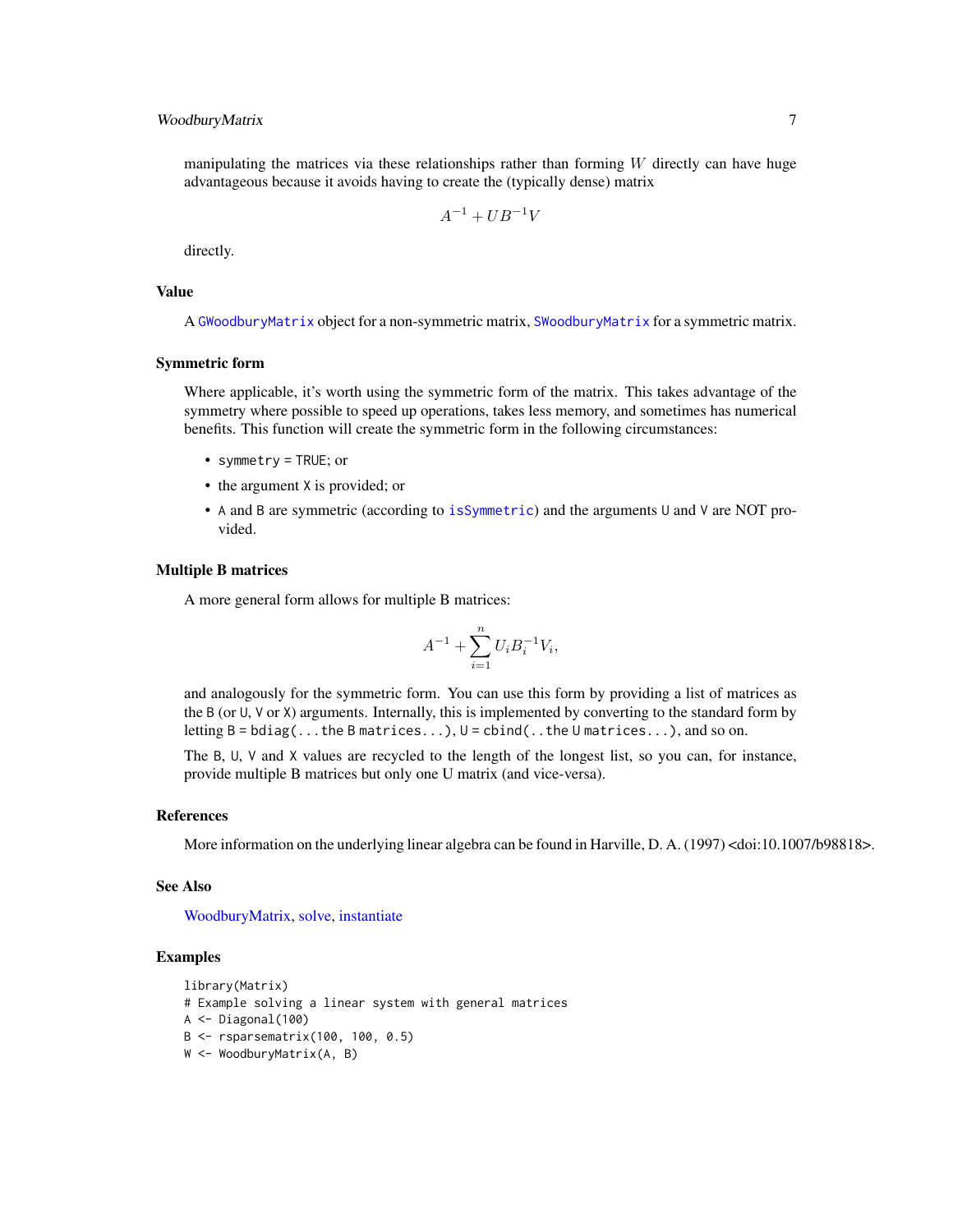```
str(solve(W, rnorm(100)))
# Calculating the determinant of a symmetric system
A <- Diagonal(100)
B \leq - rsparsematrix(100, 100, 0.5, symmetric = TRUE)
W <- WoodburyMatrix(A, B, symmetric = TRUE)
print(determinant(W))
# Having a lower rank B matrix and an X matrix
A <- Diagonal(100)
B \leq - rsparsematrix(10, 10, 1, symmetric = TRUE)
X <- rsparsematrix(100, 10, 1)
W \leq W Woodbury Matrix(A, B, X = X)
str(solve(W, rnorm(100)))
# Multiple B matrices
A <- Diagonal(100)
B1 <- rsparsematrix(100, 100, 1, symmetric = TRUE)
B2 <- rsparsematrix(100, 100, 1, symmetric = TRUE)
W <- WoodburyMatrix(A, B = list(B1, B2))
str(solve(W, rnorm(100)))
```
<span id="page-7-1"></span>WoodburyMatrix-class *Virtual class for Woodbury identity matrices*

# <span id="page-7-2"></span>Description

The WoodburyMatrix is a virtual class, contained by both GWoodburyMatrix (for general matrices) and SWoodburyMatrix (for symmetric matrices). See [WoodburyMatrix](#page-5-1) for construction of these classes. The methods available for these classes are described below; see also the [solve](#page-4-1) methods. This class is itself a subclass of [Matrix](#page-0-0), so basic matrix methods like nrow, ncol, dim and so on also work.

#### Usage

```
## S4 method for signature 'GWoodburyMatrix'
isSymmetric(object)
## S4 method for signature 'SWoodburyMatrix'
isSymmetric(object)
## S4 method for signature 'GWoodburyMatrix,ANY'
x %*% y
## S4 method for signature 'SWoodburyMatrix,ANY'
x %*% y
## S4 method for signature 'GWoodburyMatrix'
t(x)
```
<span id="page-7-0"></span>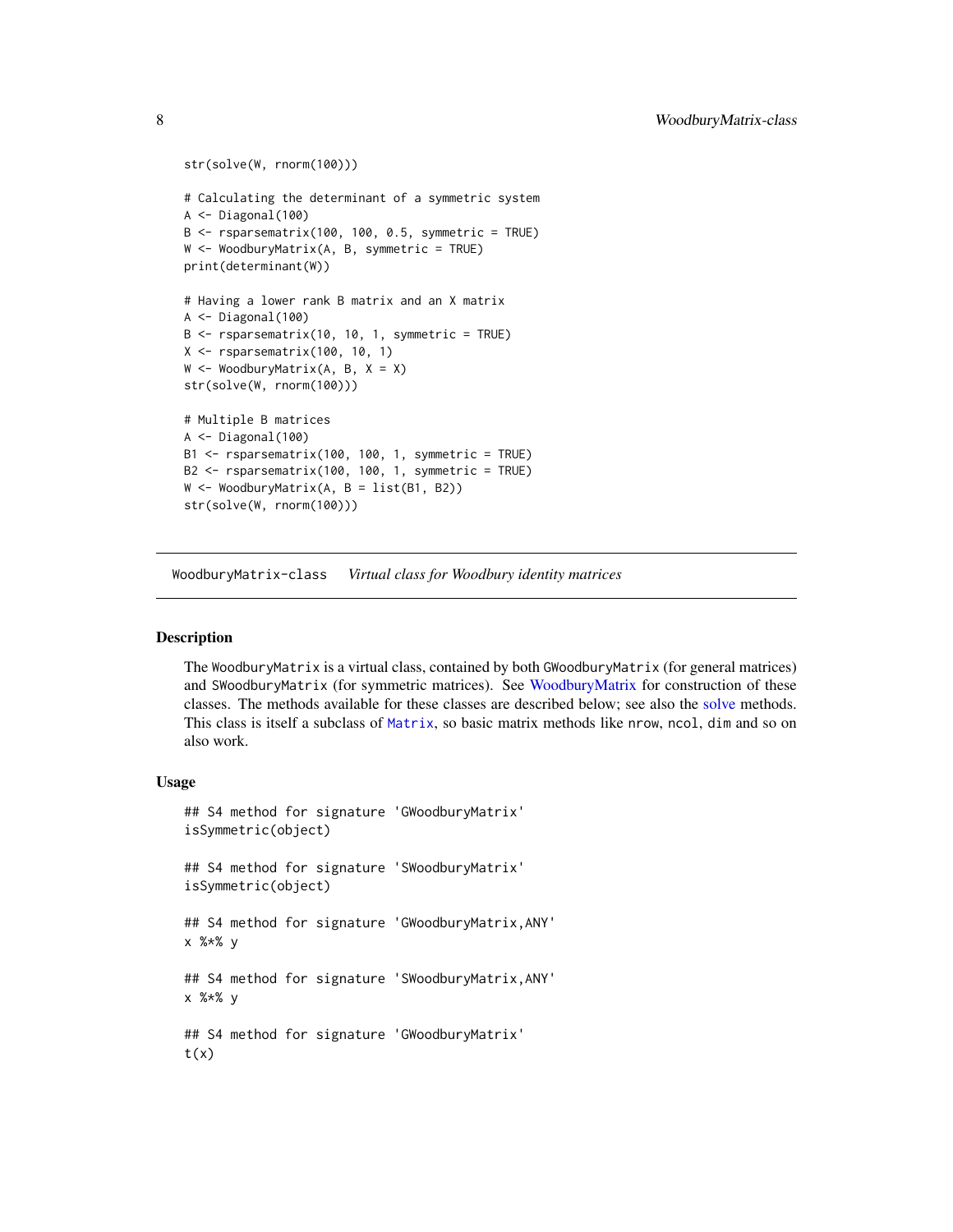```
## S4 method for signature 'SWoodburyMatrix'
t(x)
```
#### Arguments

| object | WoodburyMatrix object |
|--------|-----------------------|
| X      | WoodburyMatrix object |
| y      | Matrix or vector      |

#### Functions

- GWoodburyMatrix-class: Sub-class representing a generic matrix.
- SWoodburyMatrix-class: Sub-class representing a symmetric matrix. Also subclasses [sym](#page-0-0)[metricMatrix.](#page-0-0)
- isSymmetric,GWoodburyMatrix-method: Check for symmetry of matrix; always returns FALSE.
- isSymmetric,SWoodburyMatrix-method: Check for symmetry of matrix; always returns TRUE.
- %\*%,GWoodburyMatrix,ANY-method: Matrix multiplication (generally fast and
- %\*%,SWoodburyMatrix,ANY-method: Matrix multiplication (generally fast and
- t,GWoodburyMatrix-method: Return the transpose of the matrix as another GWoodburyMatrix.
- t,SWoodburyMatrix-method: Does nothing, just returns x.

# **Slots**

- A n x n subclass of [Matrix](#page-0-0) (GWoodburyMatrix) or [symmetricMatrix](#page-0-0) (SWoodburyMatrix).
- B p x p subclass of [Matrix](#page-0-0) (GWoodburyMatrix) or [symmetricMatrix](#page-0-0) (SWoodburyMatrix).
- U n x p subclass of [Matrix](#page-0-0) (only for
- V p x m subclass of [Matrix](#page-0-0) (only for
- X n x p subclass of [Matrix](#page-0-0) (only for
- O p x p subclass of [Matrix](#page-0-0)

#### See Also

[WoodburyMatrix](#page-5-1) for object construction, [Matrix](#page-0-0) (the parent of this class).